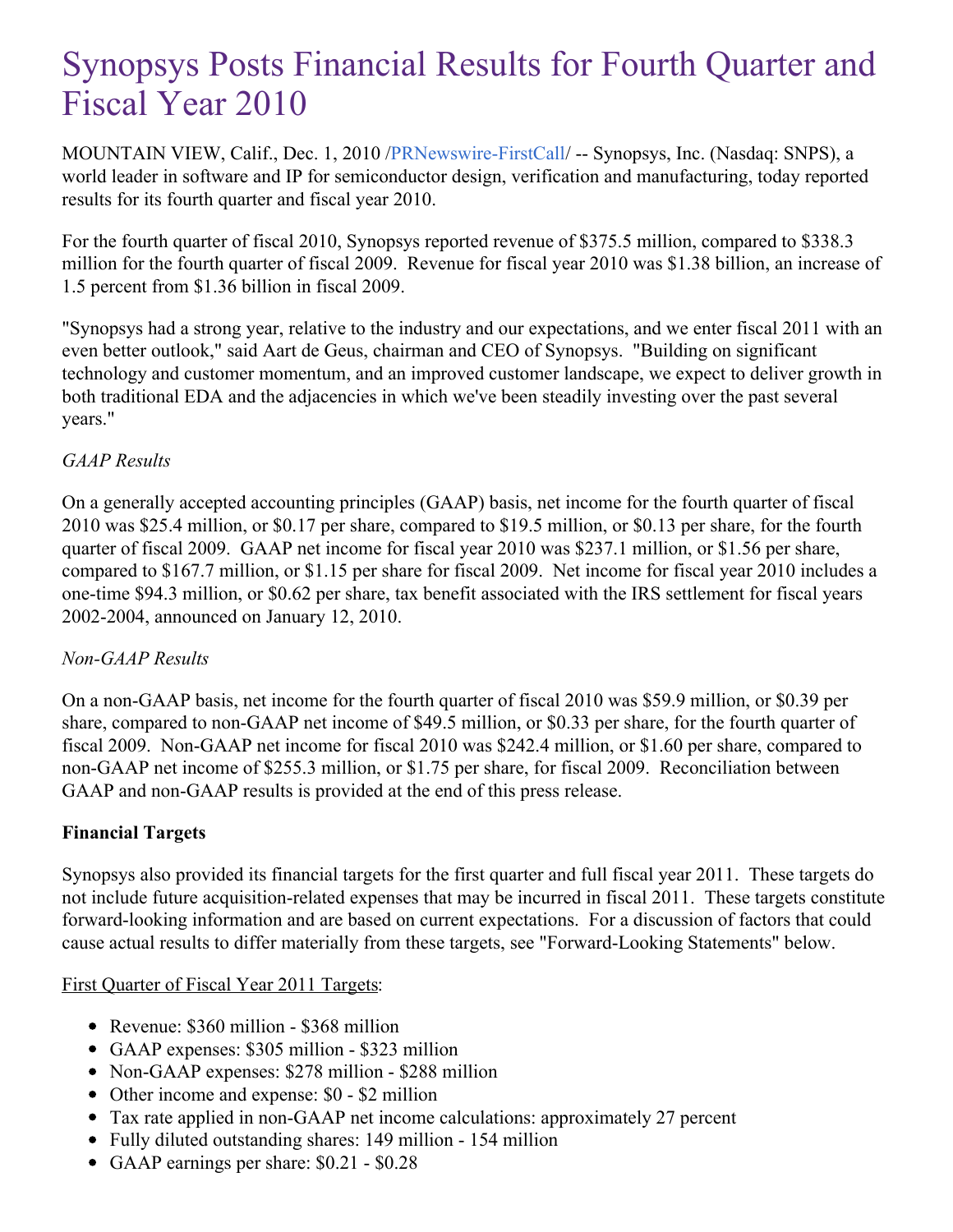- Non-GAAP earnings per share: \$0.38 \$0.41
- Revenue from backlog: greater than 90 percent

Full Fiscal Year 2011 Targets:

- Revenue: \$1.5 billion \$1.525 billion
- Other income and expense: \$2 million \$6 million
- Tax rate applied in non-GAAP net income calculations: approximately 27 percent
- Fully diluted outstanding shares: 149 million 154 million
- GAAP earnings per share: \$1.06 \$1.24
- Non-GAAP earnings per share: \$1.67 \$1.77
- Cash flow from operations: approximately \$220 million \$240 million
- Revenue from backlog: greater than 80 percent

#### **GAAP Reconciliation**

Synopsys continues to provide all information required in accordance with GAAP, but believes evaluating its ongoing operating results may not be as useful if an investor is limited to reviewing only GAAP financial measures. Accordingly, Synopsys presents non-GAAP financial measures in reporting its financial results to provide investors with an additional tool to evaluate Synopsys' operating results in a manner that focuses on what Synopsys believes to be its ongoing business operations and what Synopsys uses to evaluate its ongoing operations and for internal planning and forecasting purposes. Synopsys' management does not itself, nor does it suggest that investors should, consider such non-GAAP financial measures in isolation from, or as a substitute for, financial information prepared in accordance with GAAP. Synopsys' management believes it is useful for itself and investors to review, as applicable, both GAAP information that includes: (i) the amortization of acquired intangible assets, (ii) the impact of stock compensation, (iii) in-process research and development expenses, (iv) acquisition-related costs, (v) other significant items, including the effect of a tax benefit from a settlement with the Internal Revenue Service and a facility restructuring charge, and (vi) the income tax effect of non-GAAP pre-tax adjustments from the provision for income taxes; and the non-GAAP measures that exclude such information in order to assess the performance of Synopsys' business and for planning and forecasting in subsequent periods. Whenever Synopsys uses a non-GAAP financial measure, it provides a reconciliation of the non-GAAP financial measure to the most closely applicable GAAP financial measure. Investors are encouraged to review the related GAAP financial measures and the reconciliation of these non-GAAP financial measures to their most directly comparable GAAP financial measure as detailed below.

#### Reconciliation of Fourth Quarter and Fiscal Year 2010 Results

The following tables reconcile the specific items excluded from GAAP in the calculation of non-GAAP net income and earnings per share for the periods indicated below.

#### **GAAP to Non-GAAP Reconciliation of Fourth Quarter and Fiscal Year 2010 Results** *(unaudited and in thousands, except per share amounts)*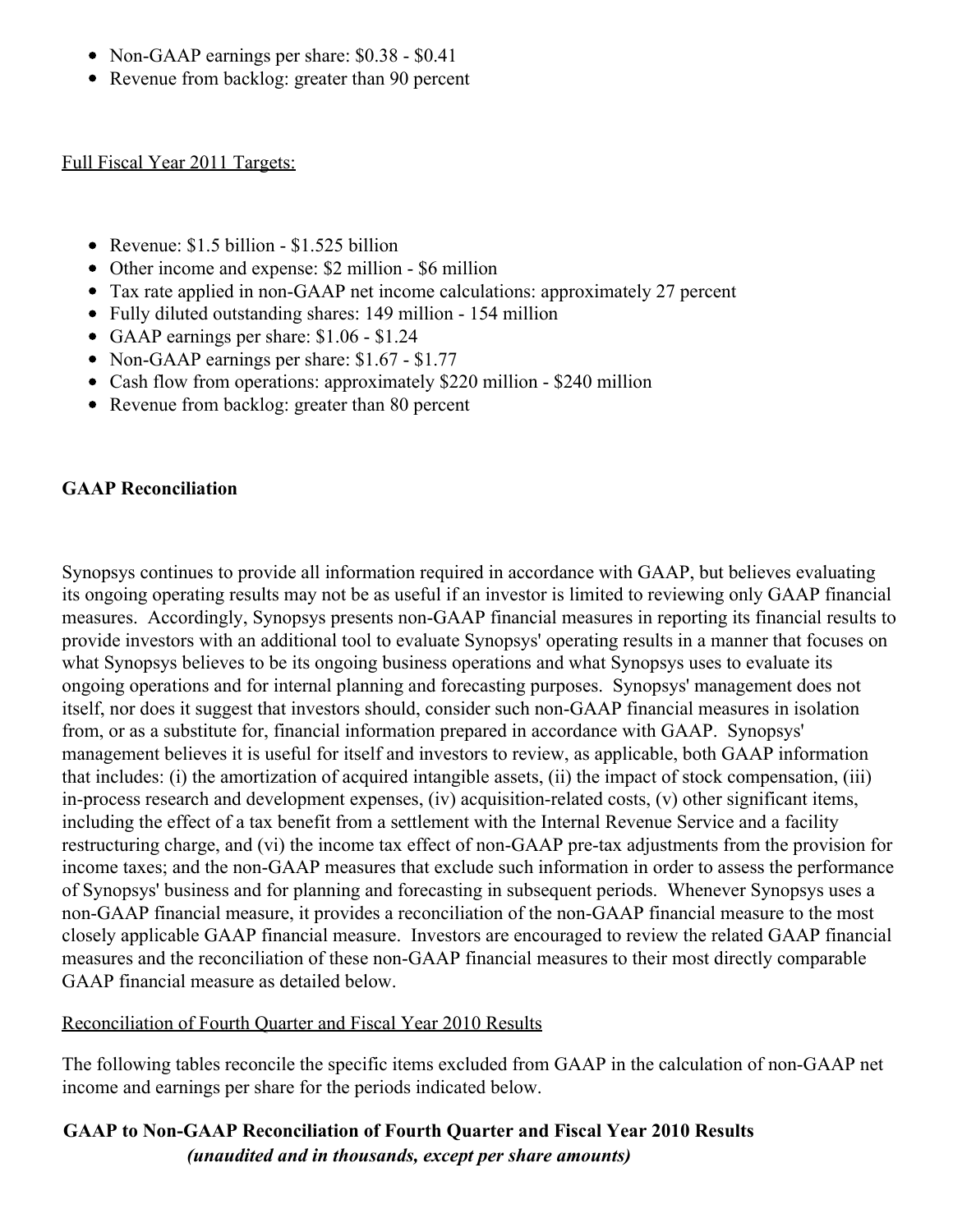|                                     | <b>Three Months Ended Twelve Months Ended</b><br>October 31, |          |             |           |  |  |
|-------------------------------------|--------------------------------------------------------------|----------|-------------|-----------|--|--|
|                                     |                                                              |          | October 31, |           |  |  |
|                                     | 2010                                                         | 2009     | 2010        | 2009      |  |  |
| GAAP net income                     | \$25,401                                                     | \$19,528 | \$237,063   | \$167,681 |  |  |
| Adjustments:                        |                                                              |          |             |           |  |  |
| Amortization of intangible assets   | 14,610                                                       | 11,638   | 47,685      | 45,474    |  |  |
| Stock compensation                  | 14,775                                                       | 14,137   | 59,989      | 56,936    |  |  |
| In-process research and development |                                                              | 1,200    |             | 2,200     |  |  |
| Acquisition-related costs           | 10,814                                                       |          | 20,650      |           |  |  |
| Facility restructuring charge       | 123                                                          | 4,538    | 1,238       | 4,538     |  |  |
| Tax benefit from IRS settlement     |                                                              |          | (94, 344)   |           |  |  |
| Tax effect                          | (5,870)                                                      | (1, 543) | (29, 892)   | (21, 534) |  |  |
| Non-GAAP net income                 | \$59,853                                                     | \$49,498 | \$242,389   | \$255,295 |  |  |

|                                     |             |         |             |    |         | <b>Three Months Ended Twelve Months Ended</b> |
|-------------------------------------|-------------|---------|-------------|----|---------|-----------------------------------------------|
|                                     | October 31, |         | October 31, |    |         |                                               |
|                                     |             | 2010    | 2009        |    | 2010    | 2009                                          |
| GAAP net income per share           | \$          | 0.17    | \$<br>0.13  | \$ | 1.56    | \$<br>1.15                                    |
| Adjustments:                        |             |         |             |    |         |                                               |
| Amortization of intangible assets   |             | 0.09    | 0.08        |    | 0.31    | 0.31                                          |
| Stock compensation                  |             | 0.10    | 0.09        |    | 0.40    | 0.39                                          |
| In-process research and development |             |         | 0.01        |    |         | 0.02                                          |
| Acquisition-related costs           |             | 0.07    |             |    | 0.14    |                                               |
| Facility restructuring charge       |             | 0.00    | 0.03        |    | 0.01    | 0.03                                          |
| Tax benefit from IRS settlement     |             |         |             |    | (0.62)  |                                               |
| Tax effect                          |             | (0.04)  | (0.01)      |    | (0.20)  | (0.15)                                        |
| Non-GAAP net income per share       |             | 0.39    | \$<br>0.33  | \$ | 1.60    | \$<br>1.75                                    |
|                                     |             |         |             |    |         |                                               |
| Shares used in calculation          |             | 151,978 | 149,332     |    | 151,911 | 145,857                                       |

#### Reconciliation of Target Non-GAAP Operating Results

The following tables reconcile the specific items excluded from GAAP in the calculation of target non-GAAP operating results for the periods indicated below.

#### **GAAP to non-GAAP Reconciliation of First Quarter Fiscal Year 2011 Targets** *(in thousands, except per share amounts)*

**Range for Three Months Ending January 31, 2011**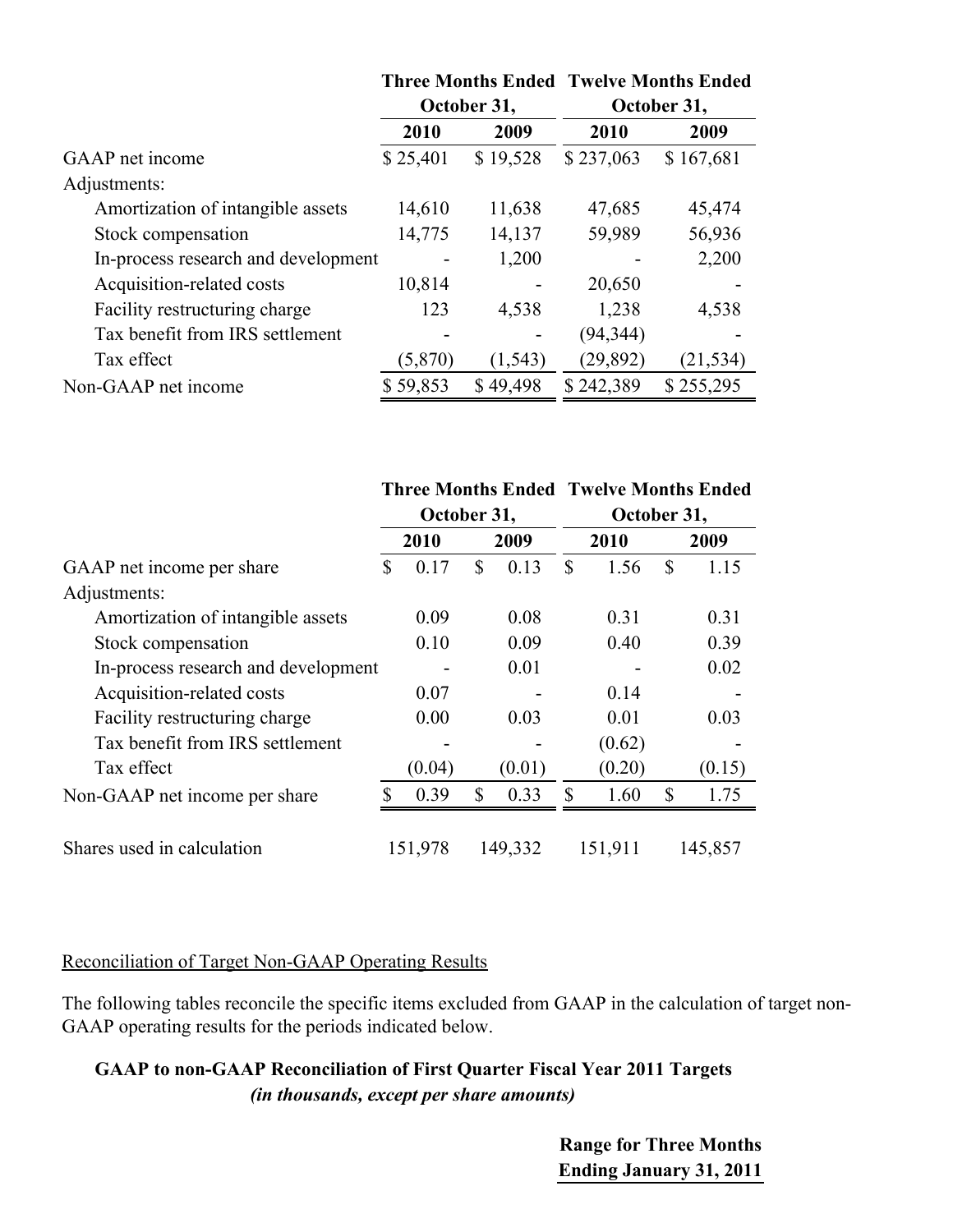|                                                       | Low       | <b>High</b> |
|-------------------------------------------------------|-----------|-------------|
| Target GAAP expenses                                  | \$305,000 | \$323,000   |
| Adjustment:                                           |           |             |
| Estimated impact of amortization of intangible assets | (15,000)  | (19,000)    |
| Estimated impact of stock compensation                | (12,000)  | (16,000)    |
| Target non-GAAP expenses                              | \$278,000 | \$288,000   |

|                                                                | <b>Range for Three Months</b> |                                |   |             |  |
|----------------------------------------------------------------|-------------------------------|--------------------------------|---|-------------|--|
|                                                                |                               | <b>Ending January 31, 2011</b> |   |             |  |
|                                                                |                               | Low                            |   | <b>High</b> |  |
| Target GAAP earnings per share                                 | S                             | 0.21                           | S | 0.28        |  |
| Adjustment:                                                    |                               |                                |   |             |  |
| Estimated impact of amortization of intangible assets          |                               | 0.12                           |   | 0.10        |  |
| Estimated impact of stock compensation                         |                               | 0.11                           |   | 0.08        |  |
| Net non-GAAP tax effect                                        |                               | (0.06)                         |   | (0.05)      |  |
| Target non-GAAP earnings per share                             | £.                            | 0.38                           | S | 0.41        |  |
|                                                                |                               |                                |   |             |  |
| Shares used in non-GAAP calculation (midpoint of target range) |                               | 151,500                        |   | 151,500     |  |

## **GAAP to Non-GAAP Reconciliation of Full Fiscal Year 2011 Targets**

|                                                                |     | <b>Range for Fiscal Year</b><br><b>Ending October 31, 2011</b> |    |             |  |
|----------------------------------------------------------------|-----|----------------------------------------------------------------|----|-------------|--|
|                                                                |     | Low                                                            |    | <b>High</b> |  |
| Target GAAP earnings per share                                 | \$  | 1.06                                                           | \$ | 1.24        |  |
| Adjustment:                                                    |     |                                                                |    |             |  |
| Estimated impact of amortization of intangible assets          |     | 0.48                                                           |    | 0.42        |  |
| Estimated impact of stock compensation                         |     | 0.36                                                           |    | 0.30        |  |
| Net non-GAAP tax effect                                        |     | (0.23)                                                         |    | (0.19)      |  |
| Target non-GAAP earnings per share                             | \$. | 1.67                                                           | S  | 1.77        |  |
| Shares used in non-GAAP calculation (midpoint of target range) |     | 151,500                                                        |    | 151,500     |  |

#### **Earnings Call Open to Investors**

Synopsys will hold a conference call for financial analysts and investors today at 2:00 p.m., Pacific Time. A live webcast of the call will be available at Synopsys' corporate website at [www.synopsys.com](http://www.synopsys.com). A recording of the call will be available by calling +1-800-475-6701 (+1-320-365-3844 for international callers), access code 178205, beginning at 4:00 p.m. Pacific Time today. A webcast replay will also be available on the website from approximately 5:30 p.m. Pacific Time today through the time Synopsys announces its results for the first quarter fiscal 2011 in February 2011. Synopsys will post copies of the prepared remarks of Aart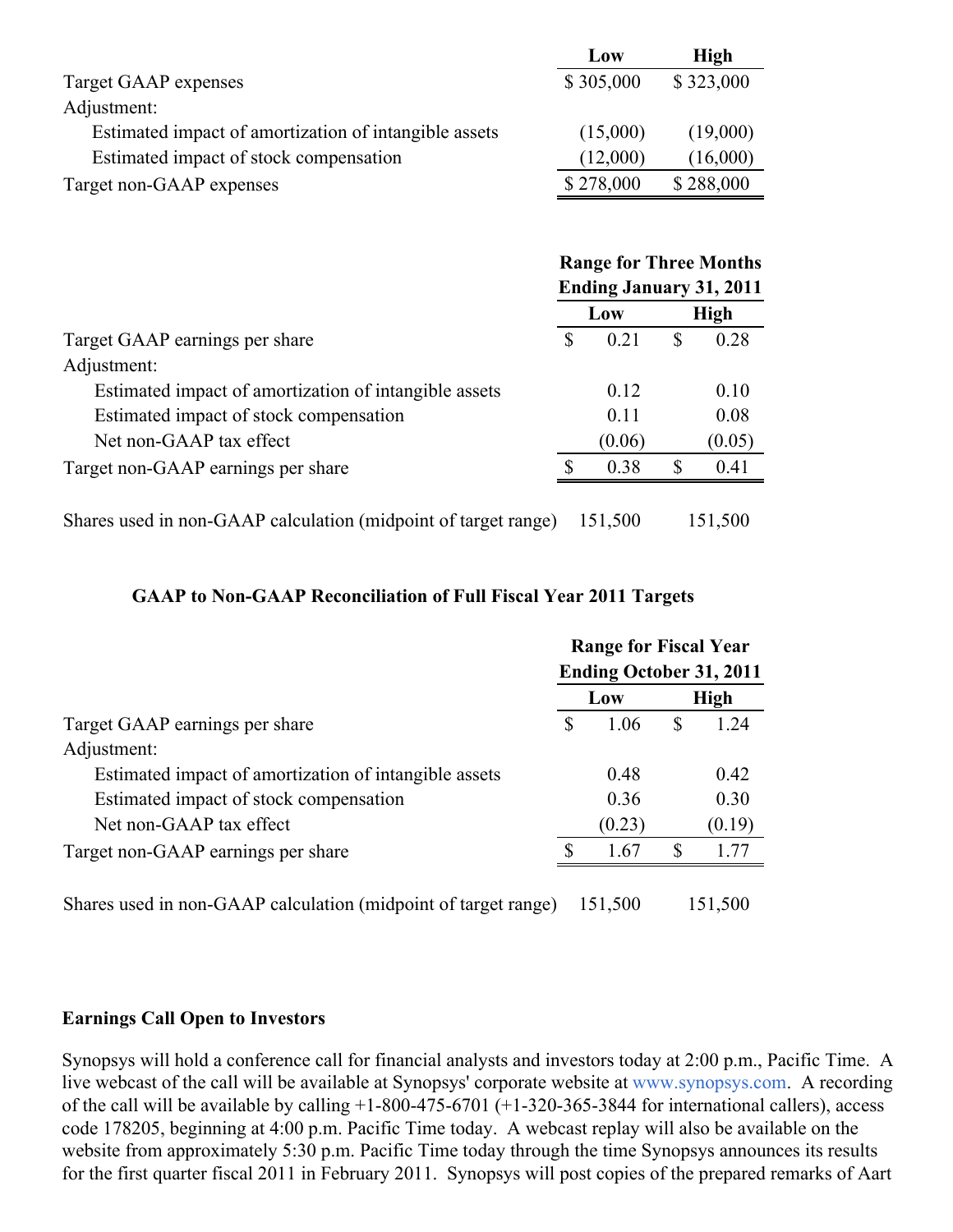de Geus, chairman and chief executive officer, and Brian Beattie, chief financial officer, on its website following the call. In addition, Synopsys makes additional financial information available in a financial supplement also posted on the corporate website.

#### **Effectiveness of Information**

The targets included in this release, the statements made during the earnings conference call and the information contained in the financial supplement (available in the Investor Relations section of Synopsys' website at [www.synopsys.com](http://www.synopsys.com/)) represent Synopsys' expectations and beliefs as of the date of this release only. Although this press release, copies of the prepared remarks of the chief executive officer and chief financial officer made during the call and the financial supplement will remain available on Synopsys' website through the date of the first quarter fiscal year 2011 earnings call in February 2011, their continued availability through such date does not mean that Synopsys is reaffirming or confirming their continued validity. Synopsys does not currently intend to report on its progress during the first quarter of fiscal 2011 or comment to analysts or investors on, or otherwise update, the targets given in this earnings release.

#### **Availability of Final Financial Statements**

Synopsys will include final financial statements for the fourth quarter and fiscal 2010 in its annual report on Form 10-K to be filed by December 29, 2010.

#### **About Synopsys**

Synopsys, Inc. (Nasdaq: SNPS) is a world leader in electronic design automation (EDA), supplying the global electronics market with the software, intellectual property (IP) and services used in semiconductor design, verification and manufacturing. Synopsys' comprehensive, integrated portfolio of implementation, verification, IP, manufacturing and field-programmable gate array (FPGA) solutions helps address the key challenges designers and manufacturers face today, such as power and yield management, system-to-silicon verification and time-to-results. These technology-leading solutions help give Synopsys customers a competitive edge in bringing the best products to market quickly while reducing costs and schedule risk. Synopsys is headquartered in Mountain View, California, and has approximately 70 offices located throughout North America, Europe, Japan, Asia and India. Visit Synopsys online at <http://www.synopsys.com/>.

#### **Forward-Looking Statements**

The statements made in this press release regarding projected financial results in the sections entitled "Financial Targets," and "Reconciliation of Target Non-GAAP Operating Results," financial objectives, and certain statements made in the earnings conference call are forward-looking statements within the meaning of the safe harbor provisions of Section 21E of the Securities Exchange Act of 1934. Actual results could differ materially from those described by these statements due to a number of uncertainties, including, but not limited to:

- changes in demand for Synopsys' products due to fluctuations in demand for its customers' products;
- Synopsys' ability to realize the potential financial or strategic benefits of the acquisitions it completes and the difficulties in the integration of the products and operations of acquired companies or assets into Synopsys' products and operations;
- increased competition in the market for Synopsys' products and services;
- continued uncertainty in the global economy and the semiconductor and electronics industries;
- lower-than-expected research and development spending by semiconductor and electronic systems companies;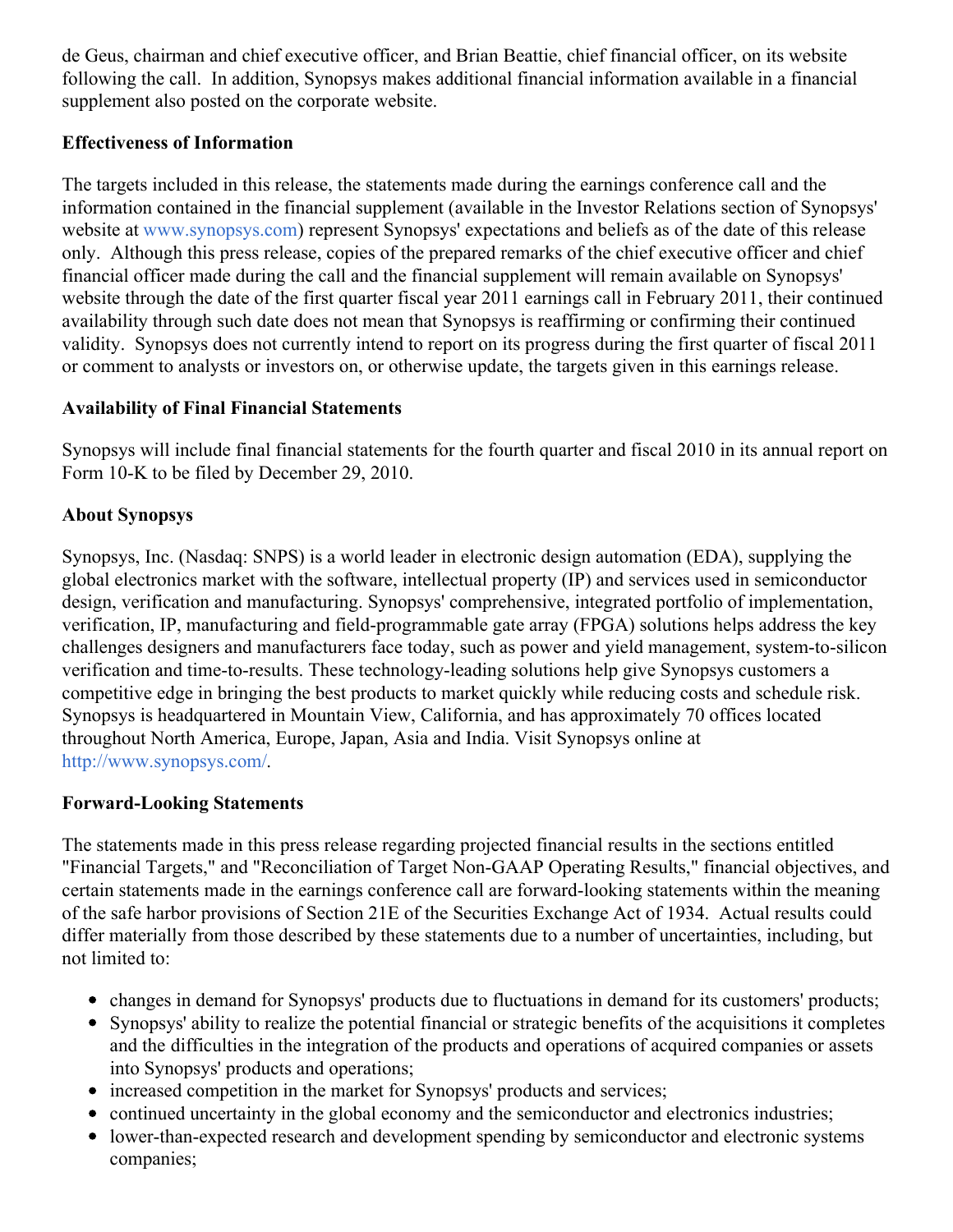- lower-than-anticipated new IC design starts;
- lower-than-anticipated purchases or delays in purchases of software or consulting services by Synopsys' customers, including delays in the renewal, or non-renewal, of Synopsys' license arrangements with major customers;
- changes in the mix of time-based licenses and upfront licenses:
- lower-than-expected orders; and
- failure of customers to pay license fees as scheduled.

In addition, Synopsys' actual expenses, earnings per share and tax rate on a GAAP and non-GAAP basis for the fiscal quarter ending January 31, 2011 and actual expenses, earnings per share, tax rate, cash flow from operations and other projections on a GAAP and non-GAAP basis for fiscal year 2011 could differ materially from the targets stated under "Financial Targets" above for a number of reasons, including, but not limited to, (i) a determination by Synopsys that any portion of its goodwill or intangible assets have become impaired, (ii) application of the actual consolidated GAAP and non-GAAP tax rates for such periods, or judgment by management, based upon the status of pending audits and settlements to increase or decrease an income tax asset or liability, (iii) integration and other acquisition-related costs including amortization of intangible assets and costs formerly capitalized but now expensed due to new accounting guidance related to business combinations, (iv) changes in the anticipated amount of employee stock compensation expense recognized on Synopsys' financial statements, (v) actual change in the fair value of Synopsys' non-qualified deferred compensation plan obligations, (vi) increases or decreases to estimated capital expenditures, (vii) changes driven by new accounting rules, regulations, interpretations or guidance, (viii) general economic conditions, and (ix) other risks as detailed in Synopsys' SEC filings, including those described in the "Risk Factors" section in the latest Quarterly Report on Form 10-Q for the fiscal quarter ended July 31, 2010. Furthermore, Synopsys' actual tax rates applied to income for the first quarter and fiscal year 2011 could differ from the targets given in this press release as a result of a number of factors, including the actual geographic mix of revenue during the quarter and year, and actions by the government. Finally, Synopsys' targets for outstanding shares in the first quarter and fiscal year 2011 could differ from the targets given in this press release as a result of higher than expected employee stock plan issuances or stock option exercises, acquisitions and the extent of Synopsys' stock repurchase activity.

Synopsys is under no obligation to (and expressly disclaims any such obligation to) update or alter any of the forward-looking statements made in this earnings release, the conference call or the financial supplement whether as a result of new information, future events or otherwise, unless otherwise required by law.

Synopsys is a registered trademark of Synopsys, Inc. Any other trademarks mentioned in this release are the property of their respective owners.

#### **INVESTOR CONTACT**:

Lisa L. Ewbank Synopsys, Inc. 650-584-1901

#### **EDITORIAL CONTACT**:

Yvette Huygen Synopsys, Inc. 650-584-4547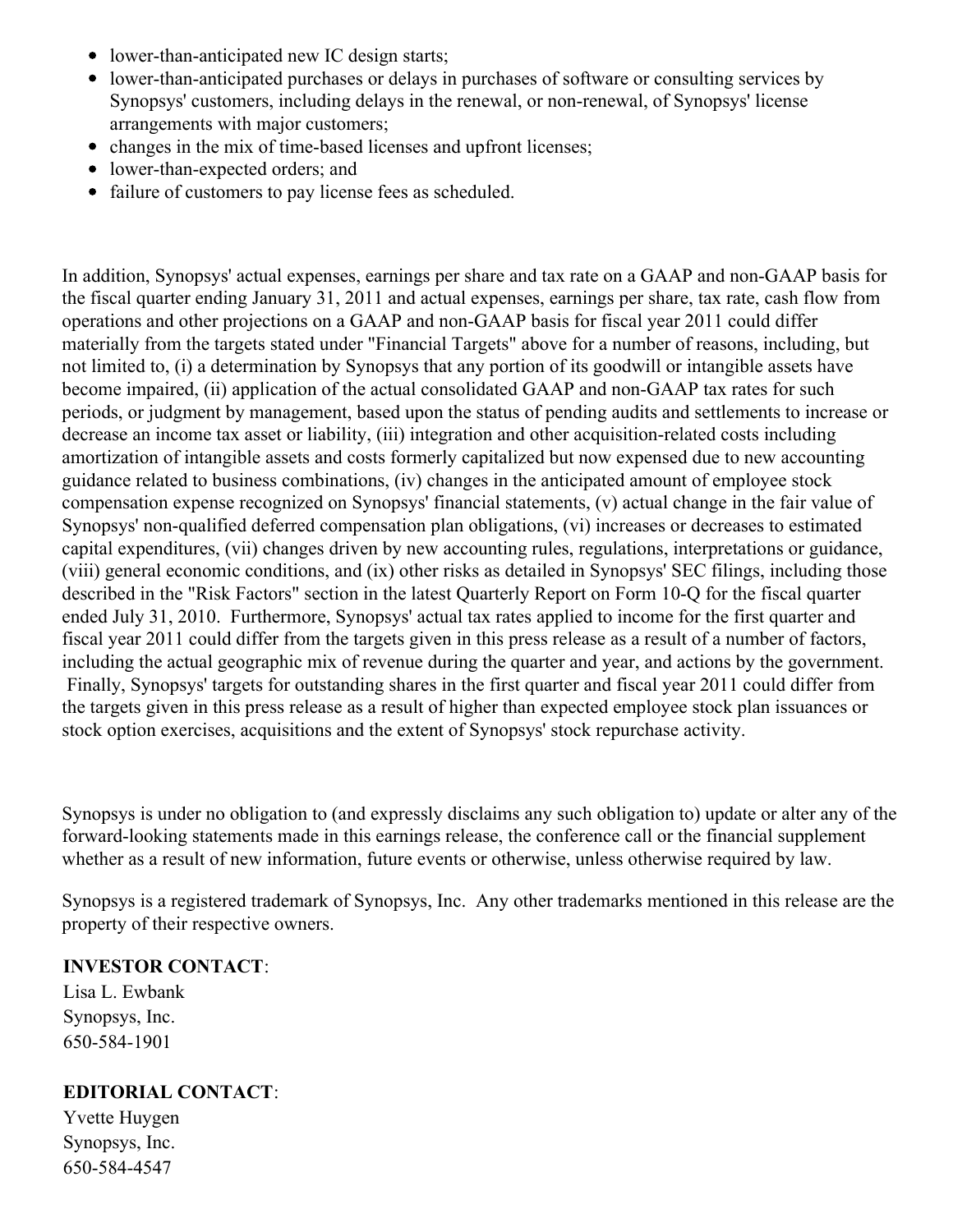#### **SYNOPSYS, INC. Unaudited Consolidated Statements of Operations (1)**

*(in thousands, except per share amounts)*

## **Three Months Ended October Twelve Months Ended October 31, 31, 2010 2009 (2) 2010 2009 (2)** Revenue: Time-based license \$ 310,708 \$ 289,860 \$ 1,158,418 \$ 1,150,473 Upfront license 20,807 11,422 68,618 57,551 Maintenance and service 43,944 36,996 153,625 152,021 Total revenue 375,459 338,278 1,380,661 1,360,045 Cost of revenue: License 50,105 47,332 180,245 175,620 Maintenance and service 18,271 17,331 64,746 65,368 Amortization of intangible assets 11,367 8,509 36,103 32,662 Total cost of revenue 79,743 73,172 281,094 273,650 Gross margin 295,716 265,106 1,099,567 1,086,395 Operating expenses: Research and development 129,298 114,116 449,229 419,908 Sales and marketing  $96,968$   $86,247$   $339,759$   $324,124$ General and administrative 32,950 35,492 114,887 119,100 In-process research and development  $1,200$  - 2,200 Amortization of intangible assets 3,243 3,129 11,582 12,812 Total operating expenses 262,459 240,184 915,457 878,144 Operating income 33,257 24,922 184,110 208,251 Other income, net 6,439 6,891 14,548 24,819 Income before income taxes 39,696 31,813 198,658 233,070 Provision (benefit) for income taxes 14,295 12,285 (38,405) 65,389 Net income \$ 25,401 \$ 19,528 \$ 237,063 \$ 167,681 Net income per share: Basic \$ 0.17 \$ 0.13 \$ 1.60 \$ 1.17 Diluted \$ 0.17 \$ 0.13 \$ 1.56 \$ 1.15 Shares used in computing per share amounts: Basic 148,229 145,730 148,013 143,752 Diluted 151,978 149,332 151,911 145,857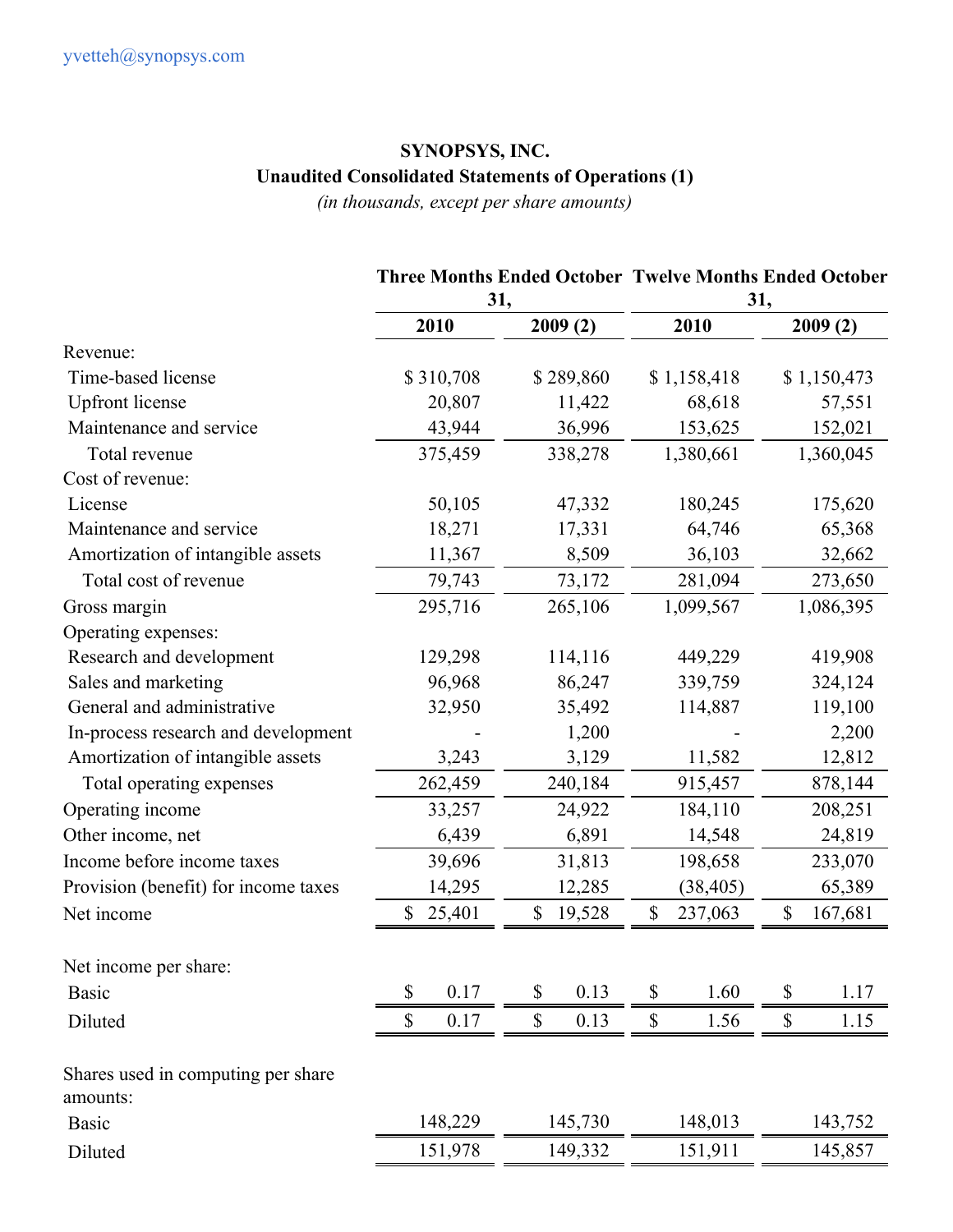(1) Synopsys' fourth quarter ended on the Saturday nearest October 31. For presentation purposes, the Unaudited Consolidated Statements of Operations refer to a calendar month end.

(2) For the three and twelve months ended October 31, 2009, Synopsys reclassified \$4.8 million and \$11.9 million from upfront license to time-based licensed revenue to conform to the current year presentation which had no impact on total revenue.

### **SYNOPSYS, INC.**

#### **Unaudited Consolidated Balance Sheets (1)**

*(in thousands, except par value amounts)*

|                                                        | October 31, 2010 |              | <b>October 31, 2009</b> |
|--------------------------------------------------------|------------------|--------------|-------------------------|
| <b>ASSETS:</b>                                         |                  |              |                         |
| Current assets:                                        |                  |              |                         |
| Cash and cash equivalents                              | \$<br>775,407    | \$           | 701,613                 |
| Short-term investments                                 | 163,154          |              | 466,713                 |
| Total cash, cash equivalents and short-term            |                  |              |                         |
| investments                                            | 938,561          |              | 1,168,326               |
| Accounts receivable, net                               | 181,102          |              | 127,010                 |
| Deferred income taxes                                  | 73,465           |              | 73,453                  |
| Income taxes receivable                                | 18,425           |              | 51,191                  |
| Prepaid and other current assets                       | 36,202           |              | 43,820                  |
| Total current assets                                   | 1,247,755        |              | 1,463,800               |
| Property and equipment, net                            | 148,580          |              | 146,910                 |
| Goodwill                                               | 1,265,843        |              | 932,691                 |
| Intangible assets, net                                 | 249,656          |              | 96,810                  |
| Long-term deferred income taxes                        | 268,759          |              | 205,396                 |
| Other long-term assets                                 | 105,948          |              | 93,247                  |
| Total assets                                           | \$<br>3,286,541  | \$           | 2,938,854               |
| <b>LIABILITIES AND STOCKHOLDERS'</b><br><b>EQUITY:</b> |                  |              |                         |
| Current liabilities:                                   |                  |              |                         |
| Accounts payable and accrued liabilities               | \$<br>312,850    | $\mathbb{S}$ | 255,095                 |
| Accrued income taxes                                   | 8,349            |              | 5,508                   |
| Deferred revenue                                       | 600,569          |              | 553,990                 |
| Total current liabilities                              | 921,768          |              | 814,593                 |
| Long-term accrued income taxes                         | 128,603          |              | 157,354                 |
| Other long-term liabilities                            | 101,885          |              | 88,002                  |
| Long-term deferred revenue                             | 34,103           |              | 34,739                  |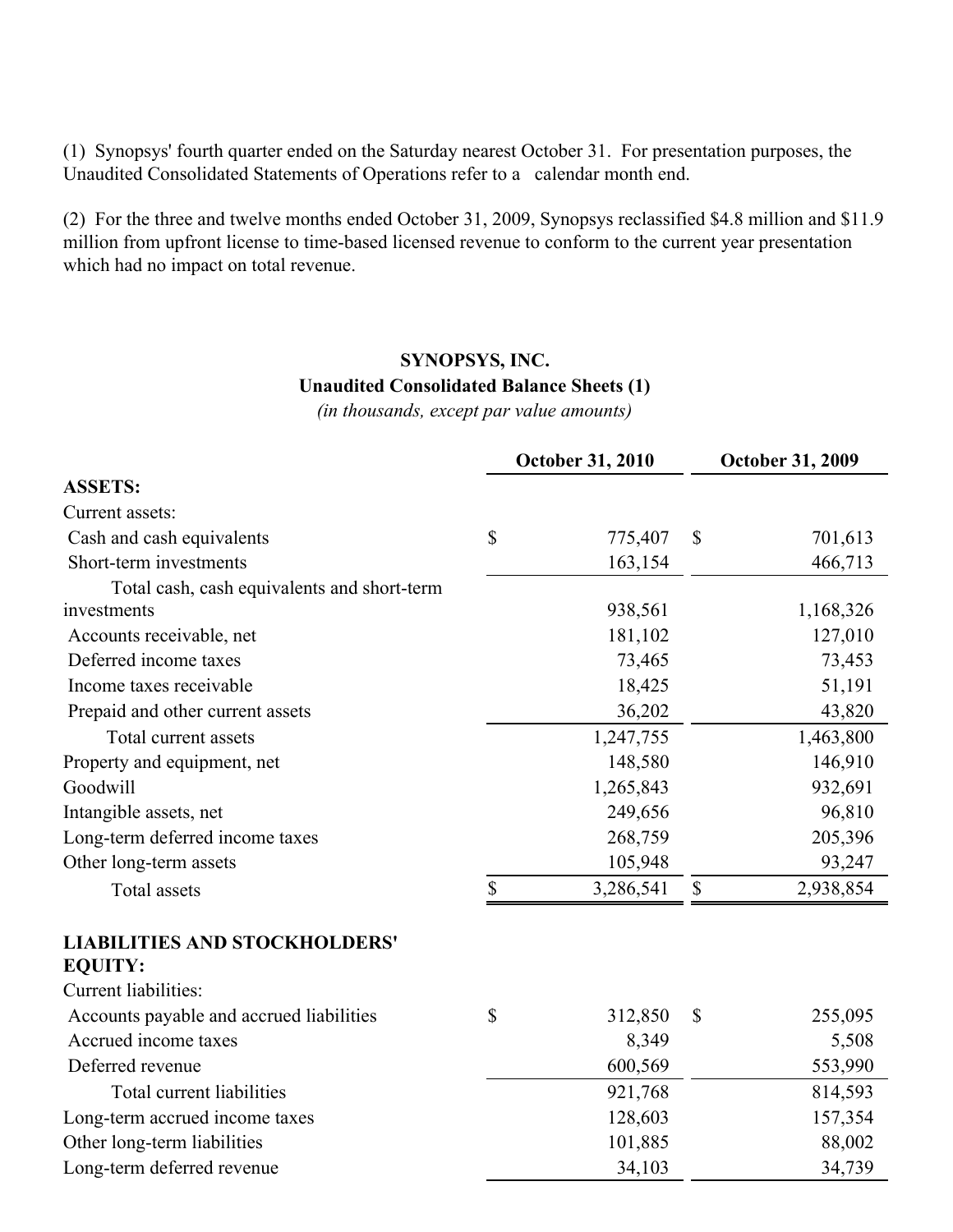| 1,186,359  | 1,094,688  |
|------------|------------|
|            |            |
|            |            |
|            |            |
|            |            |
|            |            |
| 1,485      | 1,469      |
| 1,541,383  | 1,500,166  |
| 770,674    | 574,980    |
|            |            |
| (197, 586) | (228, 618) |
| (15,774)   | (3,831)    |
| 2,100,182  | 1,844,166  |
| 3,286,541  | 2,938,854  |
|            |            |

(1) Synopsys' fourth quarter ended on the Saturday nearest October 31. For presentation purposes, the Unaudited Consolidated Balance Sheets refer to a calendar month end.

## **SYNOPSYS, INC. Unaudited Consolidated Statements of Cash Flows (1)**

*(in thousands)*

|                                                             | <b>Twelve Months Ended October</b><br>31, |           |  |
|-------------------------------------------------------------|-------------------------------------------|-----------|--|
|                                                             | 2010                                      | 2009      |  |
| <b>CASH FLOWS FROM OPERATING ACTIVITIES:</b>                |                                           |           |  |
| Net income                                                  | \$237,063                                 | \$167,681 |  |
| Adjustments to reconcile net income to net cash provided by |                                           |           |  |
| operating                                                   |                                           |           |  |
| activities:                                                 |                                           |           |  |
| Amortization and depreciation                               | 101,201                                   | 101,453   |  |
| Stock compensation                                          | 59,988                                    | 56,934    |  |
| Allowance for doubtful accounts                             | (899)                                     | 2,461     |  |
| Write-down of long-term investments                         | 468                                       | 7,158     |  |
| (Gain) loss on sale of investments                          | (3,995)                                   | (716)     |  |
| Deferred income taxes                                       | 38,356                                    | 25,942    |  |
| In-process research and development                         |                                           | 2,200     |  |
| Net changes in operating assets and liabilities, net of     |                                           |           |  |
| acquired assets and liabilities:                            |                                           |           |  |
| Accounts receivable                                         | (16,202)                                  | 22,830    |  |
| Prepaid and other current assets                            | 4,638                                     | 12,779    |  |
| Other long-term assets                                      | (5, 923)                                  | (12, 248) |  |